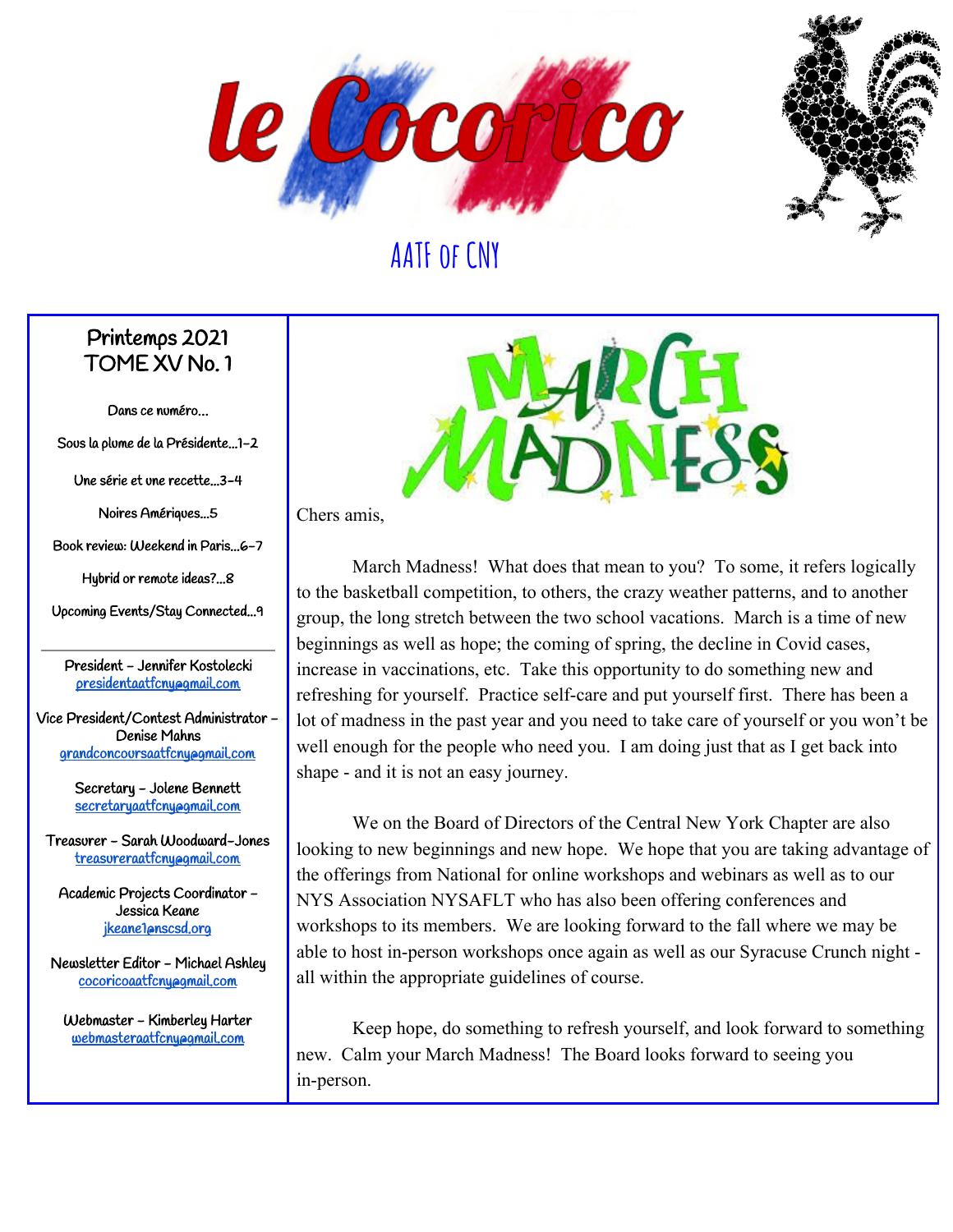



Stay well,

Jennifer Kostolecki Présidente AATF of CNY

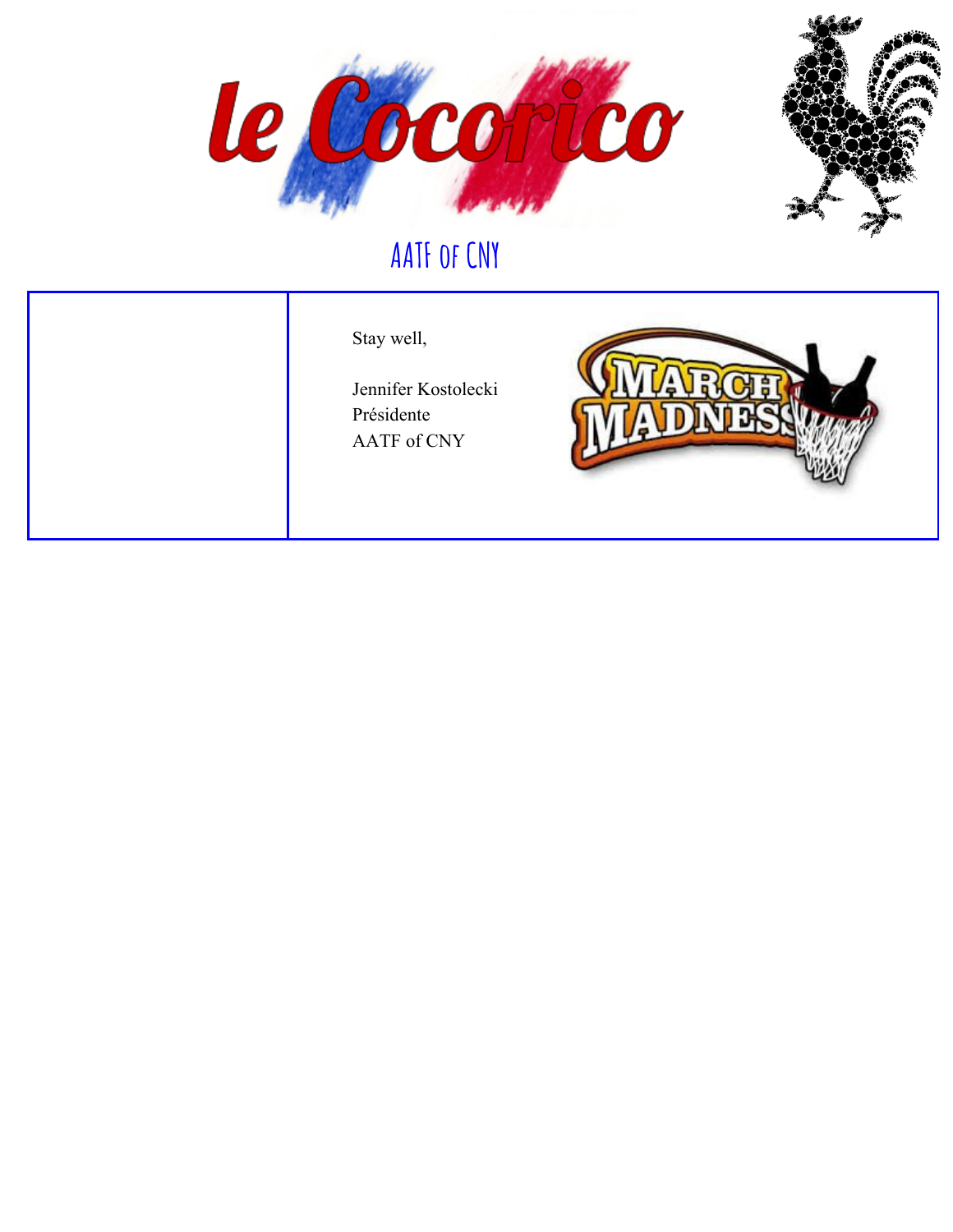



# Une série et une recette

The AATF of CNY continues our series of film and recipe recommendations with a twist this time: A TV show, *Lupin*, instead of a movie. *Lupin* is an extraordinary new Netflix series that has conquered the United States in record time. Based on the stories of Arsène Lupin by Maurice Leblanc, this present-day series stars Omar Sy as the titular gentleman-burglar. Each episode follows Assane, played by Sy, as he miraculously escapes being caught by the police while pursuing his own personal quest for justice. Amidst the exciting adventures, flash-backs show the audience how the main character came to his unique set of shape-shifting skills. Frequent references to the source material will delight readers of the original stories.

The subject matter and language may not be suitable for all audiences. As always, please exercise professional discretion when recommending media to your students. That said, my AP French students were the ones to suggest this series to me, and as always, their taste is impeccable. *Lupin* is rated TV-MA due to language and violence. I would recommend it for junior and senior French students, as well as their teachers! Available exclusively on Netflix.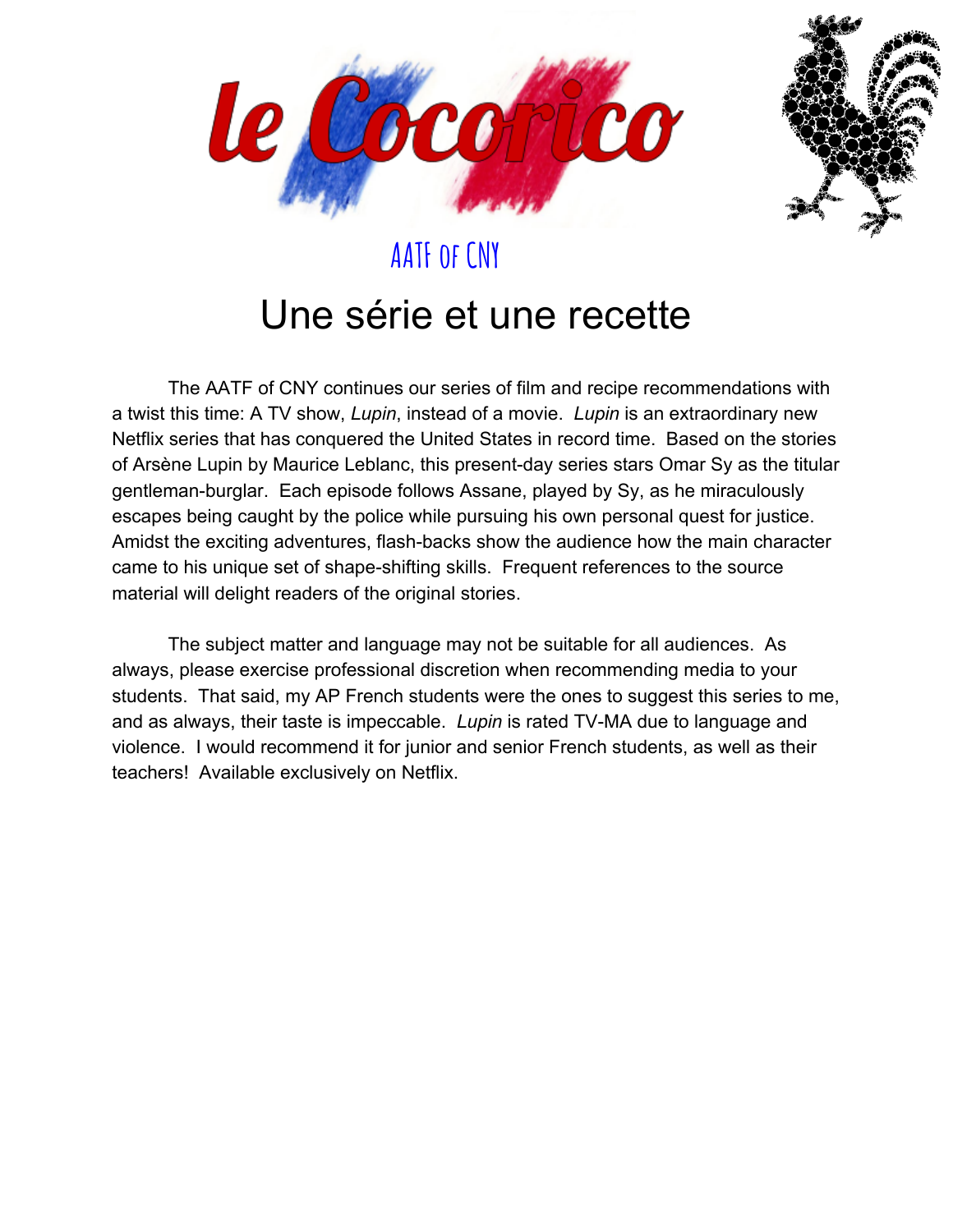





And now, for a recipe. Did you know that *lupin* is the name given in Quebec to lupini, a kind of legume? Here is a quick recipe for "lupins à grignoter," which is a snack that resembles an Italian-influenced bean salad. See the full recipe [here.](https://cuisinez.telequebec.tv/recettes/2666/lupins-a-grignoter)

- 1 boîte de 540 ml (19 oz ou 2 tasses) de lupins rincés et égouttés
- 15 ml (1 c. à soupe) d'huile d'olive
- 10 ml (2 c. à thé) de vinaigre de vin rouge
- 5 ml (1 c. à thé) d'origan séché
- 2,5 à 5 ml  $\frac{1}{2}$  à 1 c. à thé) de flocons de piment fort
- 1. Dans un bol de service, mélanger tous les ingrédients.
- 2. Servir immédiatement ou couvrir d'une pellicule de plastique et réfrigérer.

Bon visionnement et bon appétit!

- Denise Mahns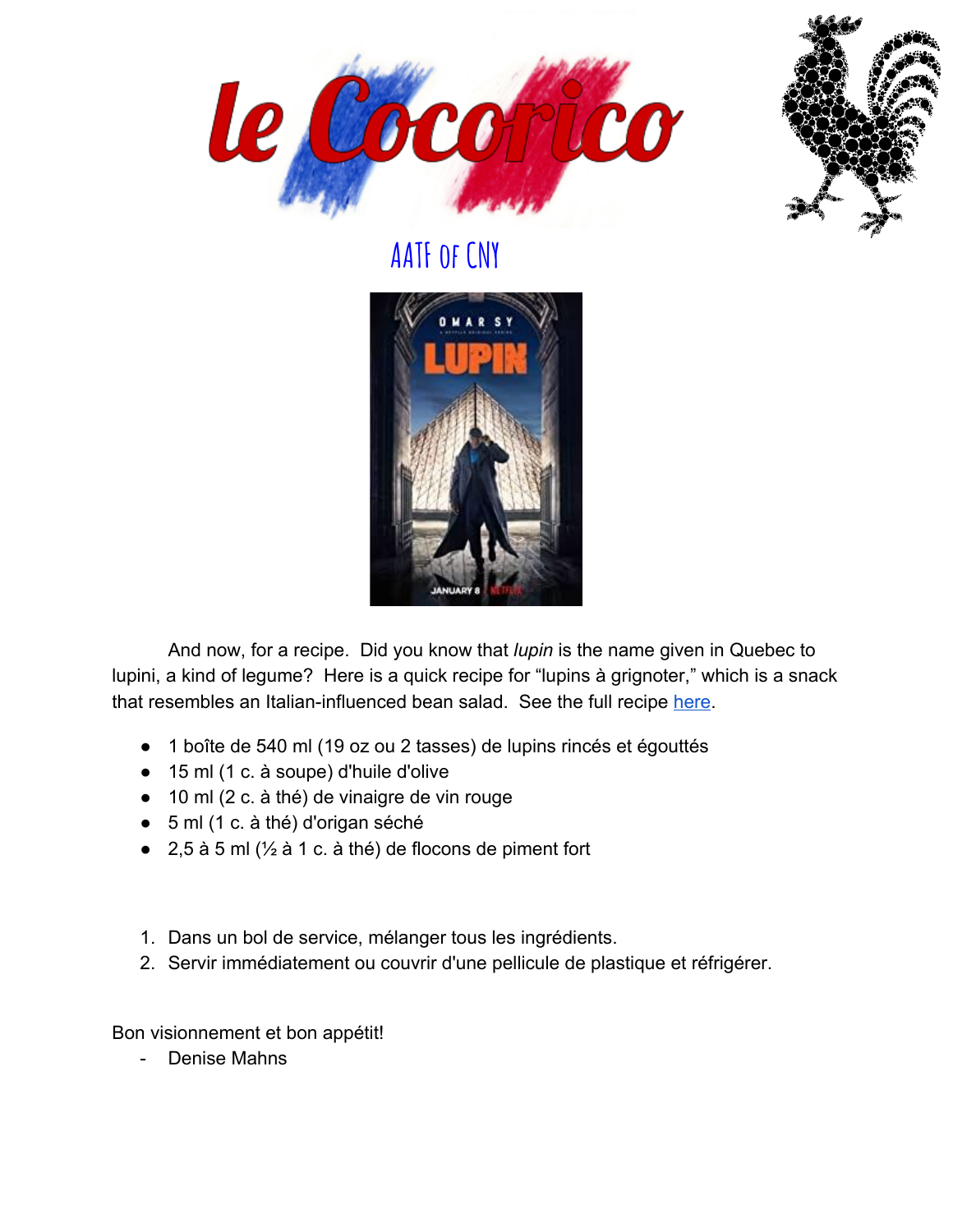



# Noires Amériques

Connaissez-vous la série de webinaires *Noires Amériques* ? Il s'agit d'une série de conversations avec des écrivains et penseurs noirs résidant en Amérique (au sens large - allant des Antilles jusqu'aux États-Unis et au Canada) animées par Rodney Saint-Éloi. Ces conversations ont été diffusées en direct en janvier et février, mais chaque visioconférence a été enregistrée. Vous pouvez les visionner gratuitement grâce à la Bibliothèque des Amériques à ce lien : Noires [Amériques](https://www.bibliothequedesameriques.com/programmation/noires-ameriques)

Je vous conseille particulièrement la conversation avec Alain Mabanckou, très abordable pour les élèves, et celle de Patrick Chamoiseau, qui donne une fresque de la littérature et l'identité antillaise. Toute la série pourrait intéresser les professeurs de français qui cherchent à valoriser les voix noires et l'expérience noire au sein de nos cours. - Denise Mahns

# **NOIRES AMÉRIQUES**

**Conversations littéraires animées par Rodney Saint-Éloi** 



## **NOIRES AMÉRIQUES**

Conversations littéraires · En direct tous les mardis Animées par Rodney Saint-Éloi

#### 26 janvier au 23 février 2021

• Lilian Thuram • Patrick Chamoiseau

Québec<sup>88</sup>

- Chloé Savoie-Bernard Alain Mabanckou
- **Emmelie Prophète**



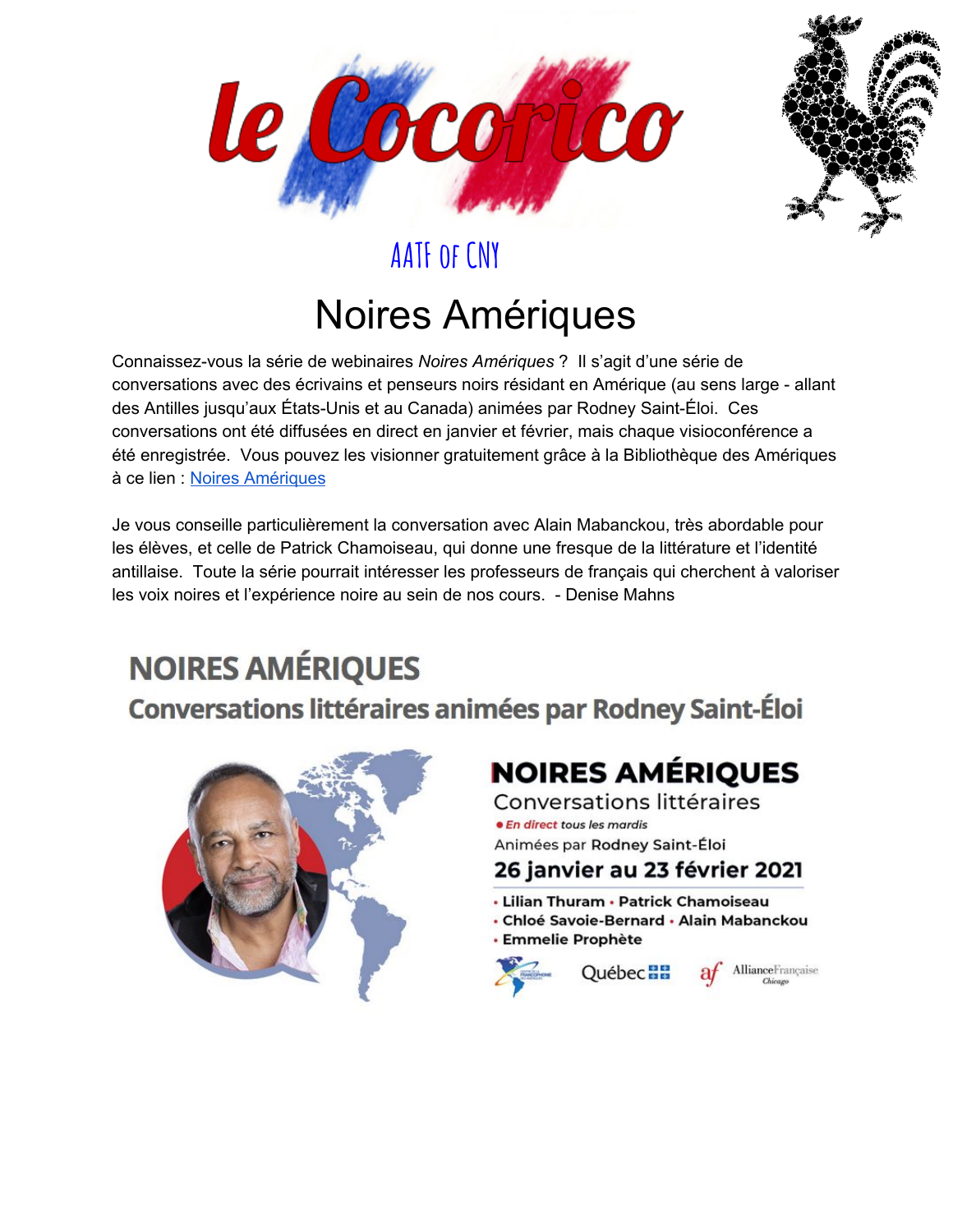



Weekens n Paris

**Weekend in Paris**

**Written by:**

**Robyn Sisman**

*Weekend in Paris* is a delightfully whimsical novel about a young woman who goes to Paris for the first time and has an unforgettable experience, one that changes her life forever.

Molly Clearwater is a young secretary who lives in London. She is a dedicated hard-working person who has been given the chance for a free work weekend in Paris, a city which she has never visited. Molly is very excited to embark on this journey until she realizes that her boss, Malcolm has something else in mind besides work.

Disappointed by her realization, and ready to abandon the opportunity, she makes a sudden decision to go to Paris on her own, with no set plans, reservations or people to meet. Filled with anticipation, she boards the train for Paris, not telling anyone that she is going, not even her mother!

Upon her arrival in Paris, Molly meets a myriad of interesting people that transform her reality into a colorful, exciting series of events, far from the conservative, uneventful life that she lives in London. Molly meets Alicia, a young Australian woman who works for Zabi, a clothing store owner. In a blink of an eye, Alicia and Zabi complete an amazing makeover. Using fashionable clothing from Zabi's shop, the young women prepare Molly for the likes of Parisian nightlife. The result is a far cry from her conservative work wardrobe look.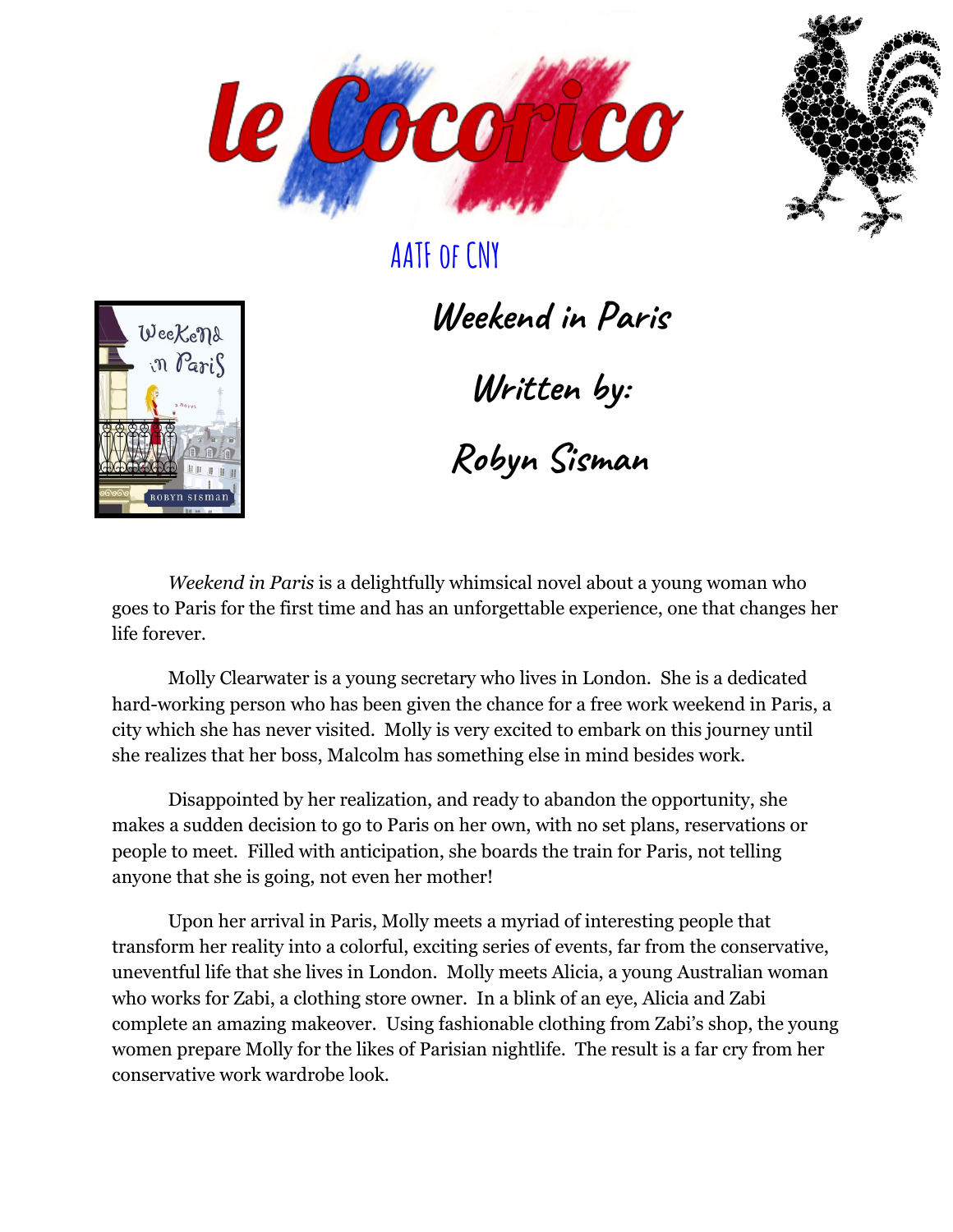



Her experience in Paris is comparable to none. She meets the first love of her life, Fabrice, with whom she rides via his motorcycle, to a plethora of Parisian sites, meant for the first-time visitor. Using flowery and detailed description, the reader is transported through their own memories to the very places that Molly visits, brought to life through the sights and smells of Paris.

While attempting to manage this whirlwind experience, an unforeseen turn of events puts Molly in a predicament, one that leads to the meeting of an unsuspected character. This person, whom she meets among the beauty of the Luxembourg Gardens, is someone that she never dreamed of meeting, but who has an impact on her future.

For anyone who has spent time in the city of lights, *Weekend in Paris,* is a novel that will intrigue and entice, as it draws the reader through a journey of their own personal memories, while recounting the adventures of a young woman venturing out on her own.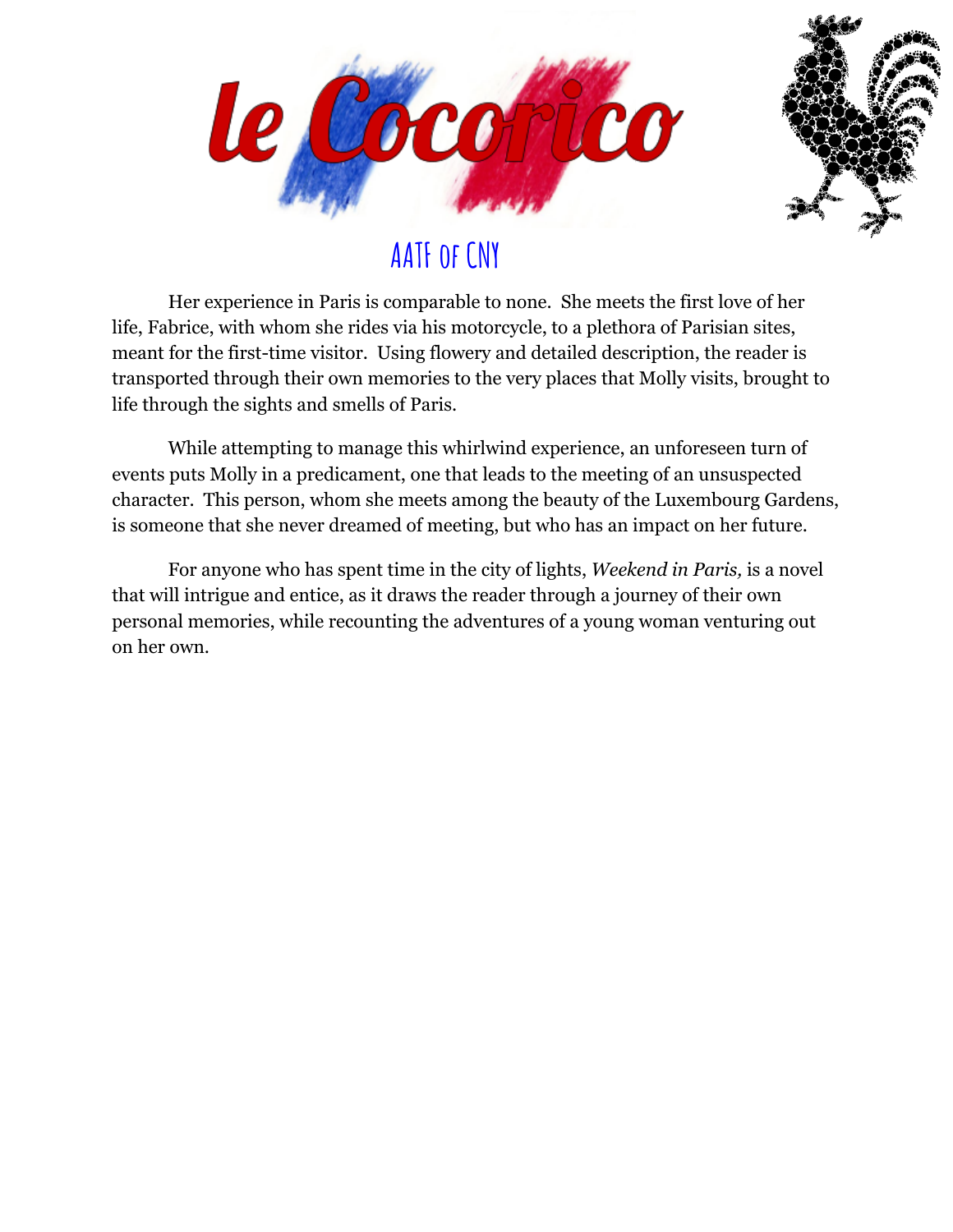



# Hybrid or remote ideas?

We would love to know what instructional strategies have worked for you during this time of hybrid and remote learning. If you have any ideas you would like to share with us, please fill out the following Google Forms:

[Remote/hybrid ideas Google Forms](https://docs.google.com/forms/d/e/1FAIpQLSetrqHEgtzF3kuS6edrJYZQaKWKj3f6K7uazSwV6L0zp52PvQ/viewform?usp=sf_link)

Crossword Puzzle Creator: <https://crosswordlabs.com/>

This is my go-to for vocabulary review. You can create a crossword puzzle online with your selected vocabulary. After creating the puzzle, you post the link for your students to complete the puzzle. The students complete the puzzle online. The best part, the answer turns green if the student is correct and red if the student is incorrect. I have my students take a picture of the completed puzzle (Go to print mode, but don't print) or download as a PDF and submit in Google Classroom. The kids like it too!

Jennifer Kostolecki- questions, email me: [presidentaatfcny@gmail.com](mailto:presidentaatfcny@gmail.com)